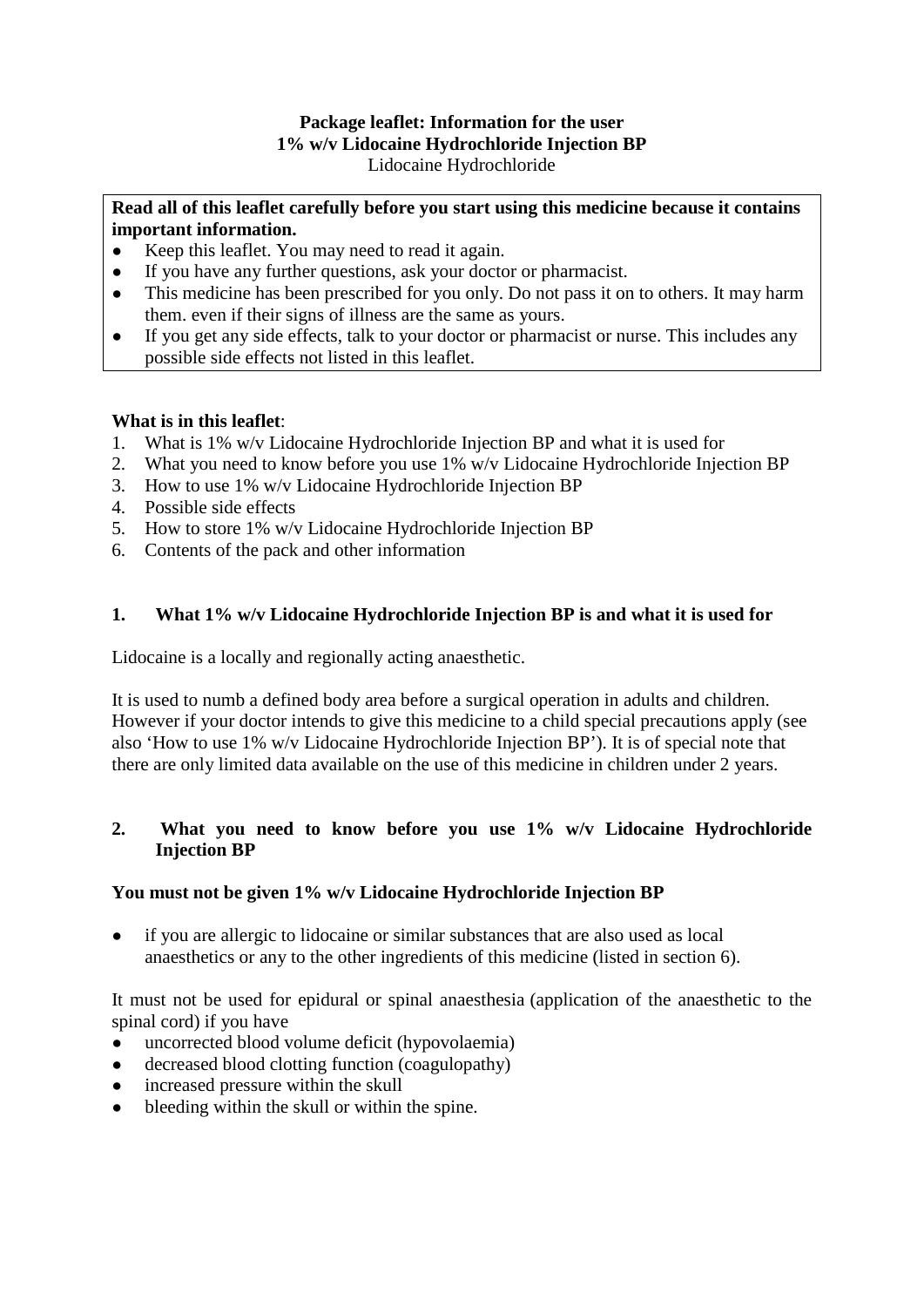# **Warnings and precautions**

Before this medicine is given to you your doctor will make sure that all equipment for the treatment of emergencies and for resuscitation is available.

You will receive this medicine only under close medical supervision. Your doctor will take particular caution if you have any of the following conditions:

- previous allergy to local anaesthetics
- problems with your heart or your lungs
- diseases of the liver and kidneys
- an autoimmune disease leading to muscle weakness (*Myasthenia gravis*)
- severe shock
- any condition that may lead to an increased risk of fits and seizures (epilepsy)

Your doctor will take into account that especially when you are an elderly patient you may experience low blood pressure as a complication of spinal and epidural anaesthesia (application of the anaesthetic to the spinal cord).

Additionally your doctor knows that an injection of this medicine into inflamed tissue may lead to an increased uptake of the drug into the circulation and the effect of the drug on your body will be weakened.

If you are below the age of 30 there might be a risk of headache after spinal anaesthesia. Your doctor will use a small needle to reduce this risk.

Additionally there is a risk of increased side effects when the tourniquet is removed after injection into a vein. Therefore your doctor will drain off this medicine in several portions.

Your doctor will consider that there is an increased risk of side effects on the nervous system if this medicine is administered in the head and neck region.

# **Other medicines and 1% w/v Lidocaine Hydrochloride Injection BP**

Tell your doctor if you are taking, have recently taken or might take any other medicines. This is necessary as your doctor has to check if the medicines you are taking are metabolized via special enzymes in the body or are influencing their function (Cytochromes P 450 1A2 and 3A4). This is done to avoid interactions between 1% w/v Lidocaine Hydrochloride Injection BP and other medicines you are taking .

In particular, tell your doctor if you are taking any of the following:

- some heart medicines, such as beta blockers (e.g. metoprolol, propranolol) or calcium channel blockers (e.g.amiodarone)
- antiarrhythmics medicines for treatment of irregular heartbeat
- medicines that narrow your blood vessels (vasoconstrictors, e.g. epinephrine, norephinephrine)
- cimetidine, a medicine used to treat heartburn
- antivirals medicines for the treatment of HIV
- sleeping pills and medicines that reduce your level of consciousness (sedatives)
- phenobarbital, phenytoin, carbamazepine or primidone that are medicines for the treatment of epilepsy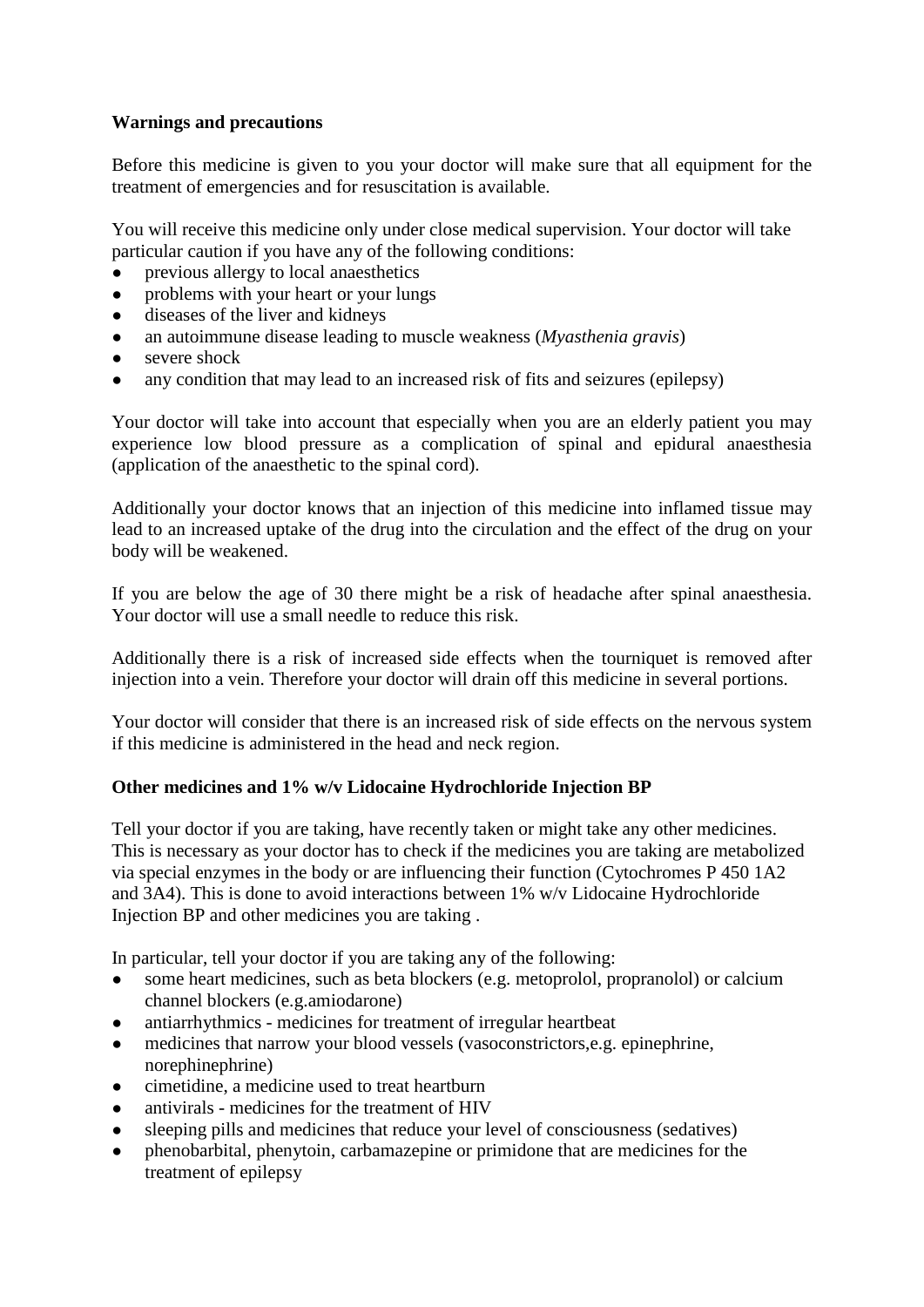- medicines that increase the risk of getting fits and seizures (e.g. tramadol, bupropion) the antibiotic erythromycin,
- anti-psychotics (fluvoxamine), which are used in the treatment of mental illness
- medicines used to relax muscles in general anaesthesia
- other anaesthetics.

# **Pregnancy and breast-feeding and fertility**

Please tell your doctor if you are pregnant or breast-feeding, think you may be pregnant or are planning to have a baby. Then your doctor will decide if you should be given this medicine.

# *Pregnancy*

Your doctor will only administer this medicine while you are pregnant if he/ she considers it as necessary. The dose should be as low as possible.

# *Breast-feeding*

Lidocaine or its metabolites are secreted in small amounts into breast milk. Your doctor will therefore be particularly careful if you are breast feeding. In general, however, at normal doses of this medicine this will not have an effect on your breastfed newborn/infant. So you will not have to discontinue breast feeding.

# **Driving and using machines**

This medicine may affect your ability to drive or operate machinery depending on where and how it is given to you. Please ask your doctor, especially if areas of your body involved in driving or operating machinery have been under anaesthesia. If your doctor considers it as necessary you should not drive or operate machinery.

# **1% w/v Lidocaine Hydrochloride Injection BP contains**

# *5ml ampoule*

<span id="page-2-0"></span>1

This medicinal product contains sodium, but less than 1 mmol (23 mg) per ampoule, i.e. it is 'essentially sodium free'.[\\*](#page-2-0)

# *10 ml and 20 ml ampoules*

This medicinal product contains 1.23 mmol (28.3 mg) sodium per 10 ml ampoule and 2.46 mmol (56.6 mg) per 20 ml ampoule. To be taken into consideration for patients on a controlled sodium diet.

# **3. How to use 1% w/v Lidocaine Hydrochloride Injection BP**

This medicine is administered to you by a doctor.

You will receive this medicine as an injection into either a vein, the skin, muscle, bone, spine or nerve area.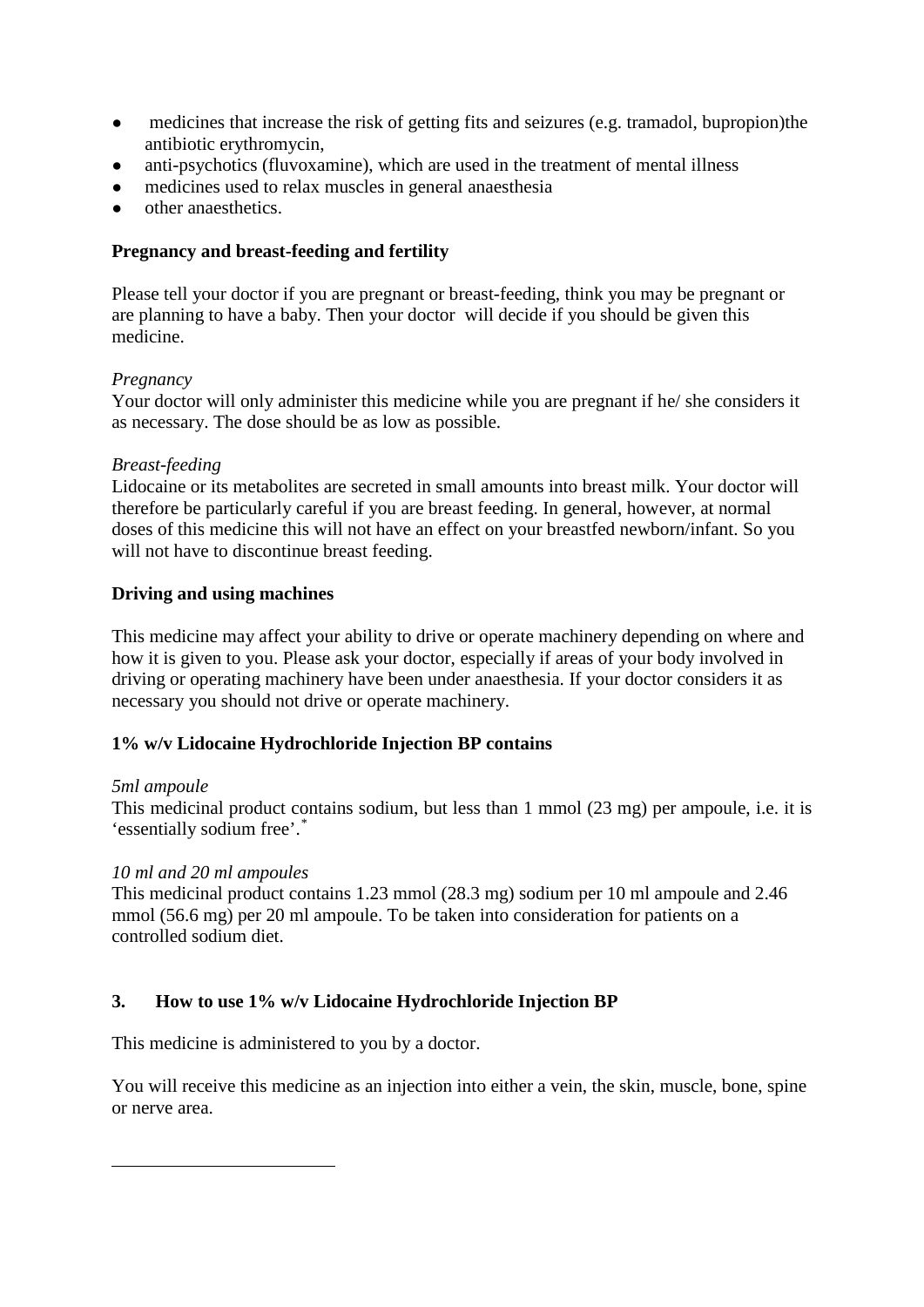# **Dosage**

Your doctor will decide how much medicine you will receive. This depends on your individual situation.

## Adults

The normal maximum dosage is 4.5 mg/kg body weight (or 300 mg . If combined with a suitable medicine that narrows your blood vessels the maximum dosage may be increased up to 7 mg/kg body weight (or 500 mg).

## Use in children and adolescents

The dose for children and adolescents will be calculated individually according to the age, body weight and the nature of the procedure. The maximum dosage for children is 5 mg/kg body weight. If combined with a suitable medicine that narrows your blood vessels the maximum dosage may be increased up to 7 mg/kg body weight.

For anaesthesia in children only a low strength of this medicine (0.5%) should be used. In order to perform a special technique called complete motor block, your doctor may require a higher strength (1 % w/v).

This medicine should be used with caution in children younger than 2 years.

In certain groups of people the dose of lidocaine given is reduced. This includes:

- *●* pregnant women
- *●* babies
- *●* young children
- children with high body weight
- the elderly
- people who have a general poor condition
- *●* people with reduced protein binding capacity
- people with kidney impairment
- people with heart and/or liver disease.

### **If you received more 1% w/v Lidocaine Hydrochloride Injection BP than you should**

Whether you develop symptoms of an overdose or not depends on the level of this medicine present in your blood. The more lidocaine is in your blood and the more rapidly it is given to you the more frequently and severely you might experience symptoms of an overdosage.

A small overdose mainly affects your central nervous system. Adverse effects that do occur will disappear in most cases after stopping lidocaine administration.

Symptoms appearing mainly at the beginning of lidocaine poisoning include

- unpleasant sensations around the mouth
- *●* feeling of tingling, pricking, or numbness (paraesthesia)
- *●* unrest, sleepiness, dizziness
- *●* slurred speech, blurred vision
- *●* disturbance of vision and hearing, tinnitus
- muscle twitching, seizures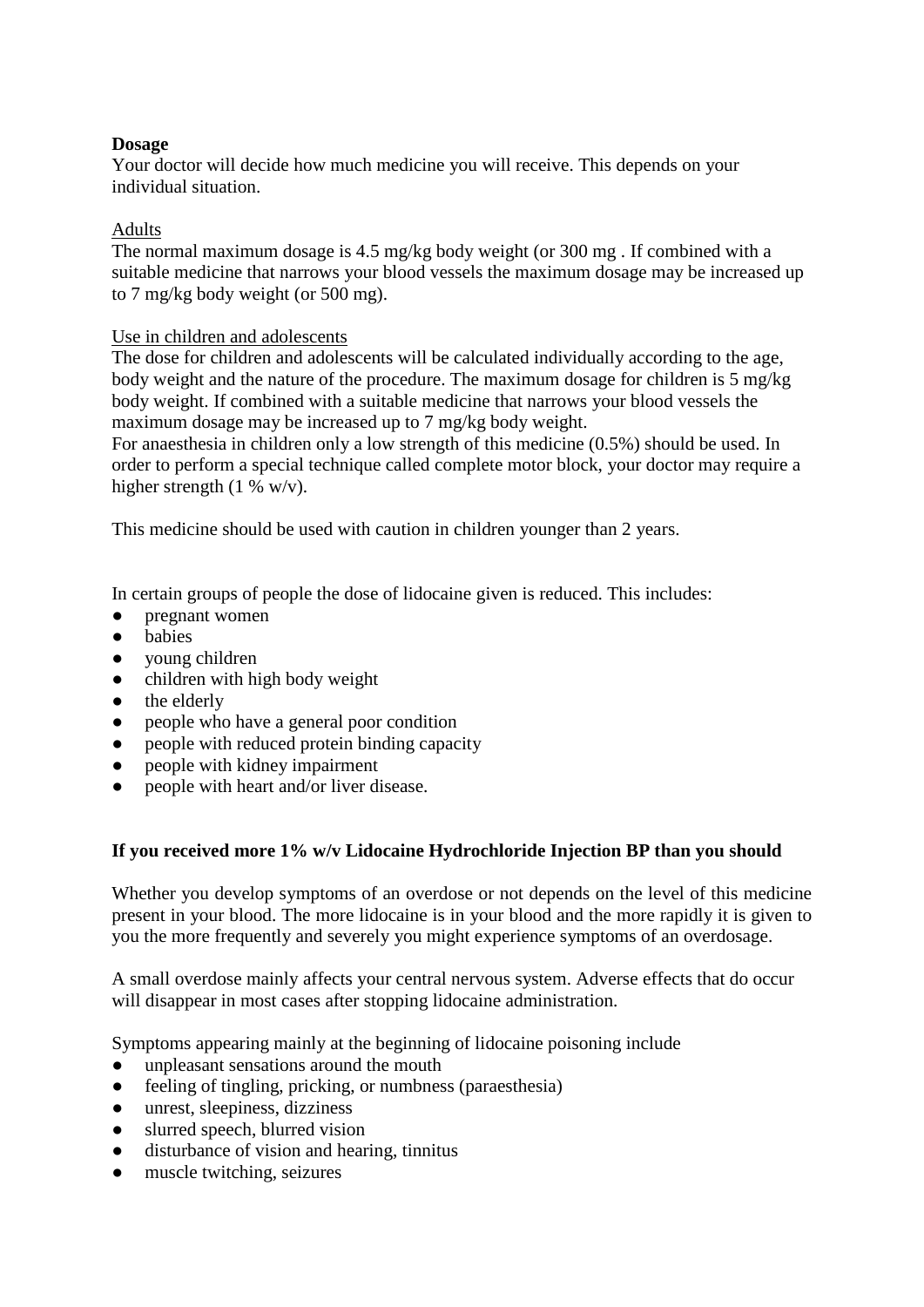- *●* flushing
- high blood pressure
- fast heartbeat
- *●* vomiting, feeling sick
- *●* hallucination, euphoria, anxiety
- *●* shivering

The more serious symptoms include

- sudden drop of blood pressure
- *●* paleness of skin
- *●* impairment or even loss of consciousness (coma)
- *●* stop of breathing
- disappearance of pulse
- heart attack, slow heart beat or irregular heart beat
- *●* death

If such severe symptoms appear, your doctor will know how to manage these and give you any necessary treatment.

If you have any further questions on the use of this product, ask your doctor.

# **4. Possible side effects**

Like all medicines, this medicine can cause side effects, although not everybody gets them.

The frequency and severity of the side effects of this medicine depend upon the dose, how it is given to you and your individual response to lidocaine.

Symptoms of local poisoning may occur after you were given this medicine. Side effects related to your whole body may occur at concentrations of lidocaine in the blood exceeding 5-10 mg/l. You might experience symptoms affecting your central nervous system, your circulation and your heart (see also section 'If you received more 1% w/v Lidocaine Hydrochloride Injection BP than you should').

*The following side effects may be serious. If any of the following side effects occur, please tell your doctor immediately. Immediate treatment might be needed:*

Rare (may affect up to 1 in 1 000 people):

- allergic reactions ranging from rashes and swelling to severe allergic reactions such as drop of blood pressure, difficulty breathing, constriction of airways and shock
- compression of the spinal cord due to the development of bruise
- partial or complete paralysis
- numbness or paralysis in limbs that do not resolve
- *Cauda equina syndrome:* compression of a special kind of nerve roots manifesting in the form of weakness of the muscles of the lower extremities, loss of control over passing stools and urine and loss of sensation in the area of the buttocks
- lesions of your brain nerves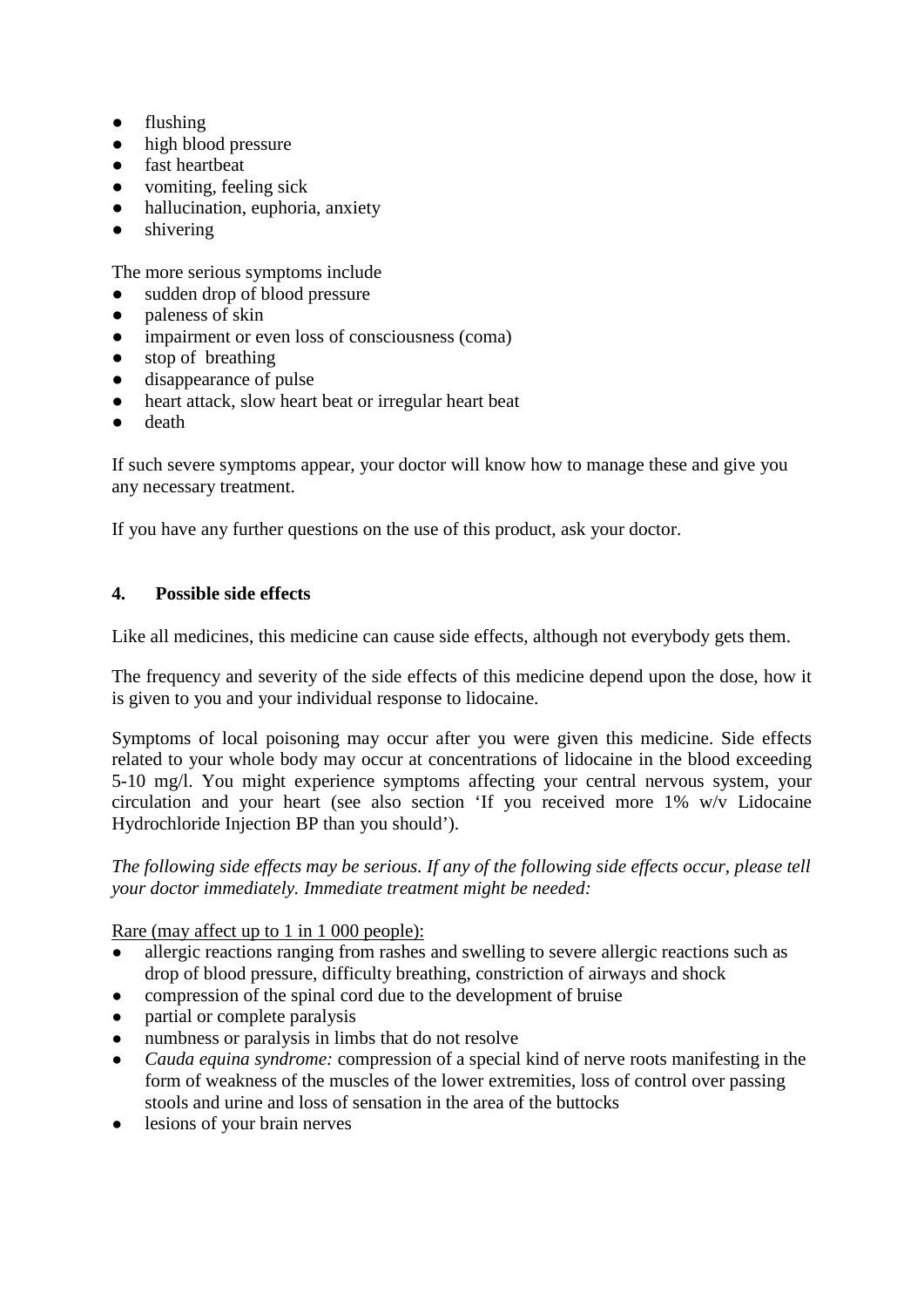## *Other side effects include*

## Very common (may affect more than 1 in 10 people):

feeling sick, vomiting

## Common (may affect up to 1 in 10 people):

pain in legs and lower back after epidural or spinal anaesthesia. The pain may last up to 5 days and will resolve without further treatment

## Rare (may affect up to 1 in 1 000 people):

- sensation of tickling, tingling, burning, pricking, or numbness
- headaches accompanied by sensitivity to sunlight (photophobia) and hearing (tinnitus)
- a drop of your eyelid(s) combined with the narrowing of your pupils and sometimes decreased sweating, (Horner's syndrome). It occurs after epidural anaesthesia or application in the head/neck region.
- shivering, deafness, or trauma
- transient irritation of the nerve roots due to spinal anaesthesia.

## *Elderly patients*

Elderly patients may be more prone to some of the effects mentioned above.

## *Children*

Frequency, type and severity of side effects in children are expected to be the same as in adults.

### **Reporting of side effects**

If you get any side effects, talk to your doctor, pharmacist or nurse. This includes any possible side effects not listed in this leaflet.

You can also report side effects directly via HPRA Pharmacovigilance, Earlsfort Terrace, IRL - Dublin 2; Tel: +353 1 6764971; Fax: +353 1 6762517. Website: [www.hpra.ie;](http://www.hpra.ie/) e-mail: [medsafety@hpra.ie.](mailto:medsafety@hpra.ie) By reporting side effects you can help provide more information on the safety of this medicine.

# **5. How to store 1% w/v Lidocaine Hydrochloride Injection BP**

Keep this medicine out of the sight and reach of children.

Do not store above 25 °C.

Do not use this medicine after the expiry date, which is stated on the ampoule and the outer carton after "EXP". The expiry date refers to the last day of that month.

Containers are for single use only. Unused contents of containers once opened must be discarded.

Solution is to be administered immediately after opening the container.

The solution is only to be used if the solution is clear and colourless and the container and its closure are undamaged.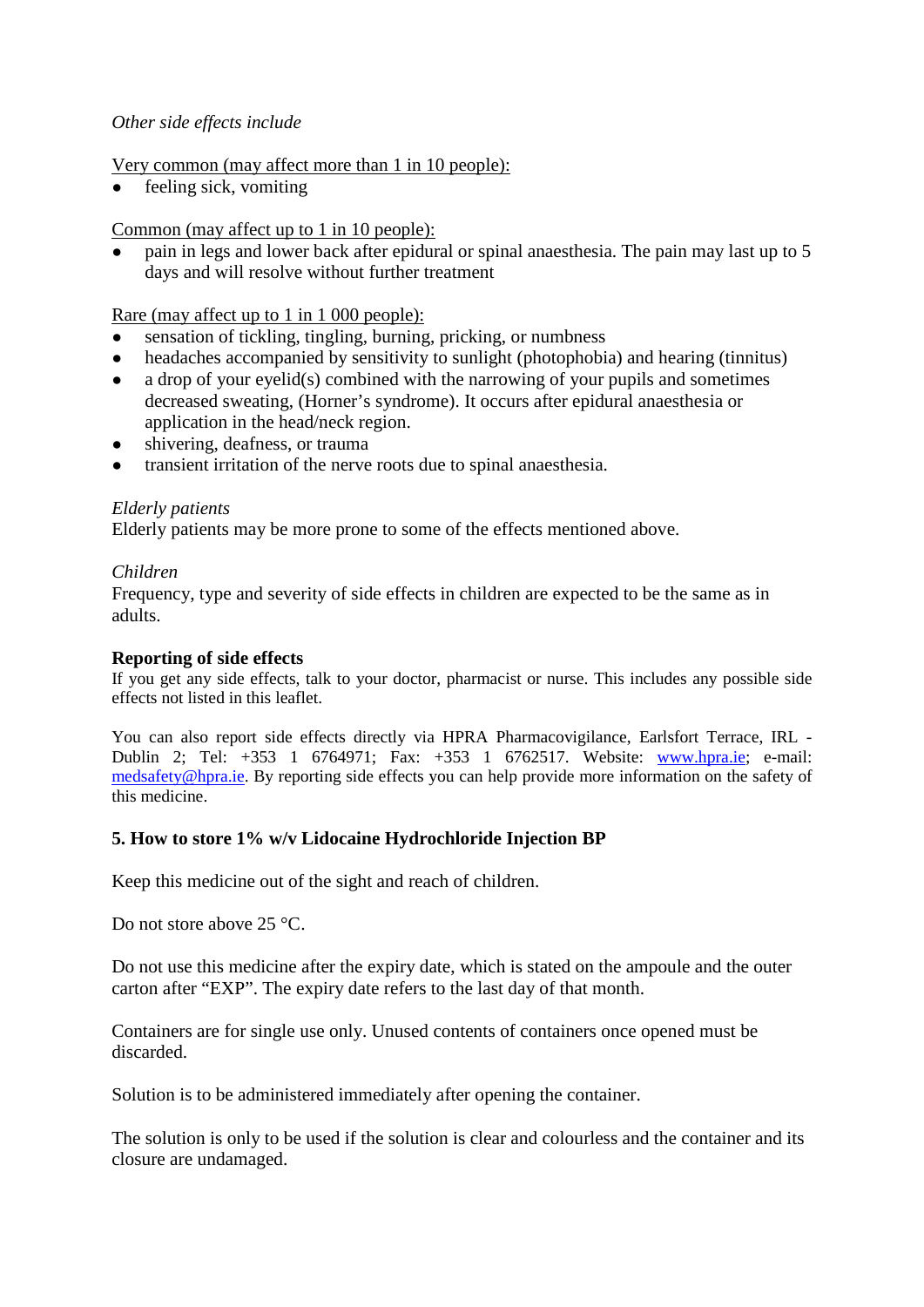## **6. Contents of the pack and other information**

### **What 1% w/v Lidocaine Hydrochloride Injection BP contains**

The active substance is Lidocaine Hydrochloride.

One ml of the solution for injection contains 10 mg of Lidocaine Hydrochloride. One ampoule of 5 ml contains 50 mg of Lidocaine Hydrochloride. One ampoule of 10 ml contains 100 mg of Lidocaine Hydrochloride. One ampoule of 20 ml contains 200 mg of Lidocaine Hydrochloride.

• The other ingredients are sodium chloride, sodium hydroxide and water for injections

## **What 1% w/v Lidocaine Hydrochloride Injection BP looks like and contents of the pack**

1% w/v Lidocaine Hydrochloride Injection BP is a solution for injection. It is a clear, colourless, aqueous solution.

It comes in polyethylene plastic Mini Plasco ampoules, each carton containing 20 ampoules of 5 ml, 10 ml or 20 ml.

Not all pack-sizes may be marketed.

### **Marketing Authorisation Holder and Manufacturer**

### **PA Holder:**

B. Braun Medical Ltd., 3 Naas Road Industrial Park, Dublin12, Republic of Ireland

### **Manufacturer:**

B. Braun Melsungen AG, Carl-Braun-Straße 1, 34212 Melsungen, Germany.

*Postal address* 34209 Melsungen, Germany

Phone: +49-5661-71-0 Fax:  $+49-5661-71-4567$ 

# **PA number:**

PA 179/37/1

This leaflet was last revised in 02.2015